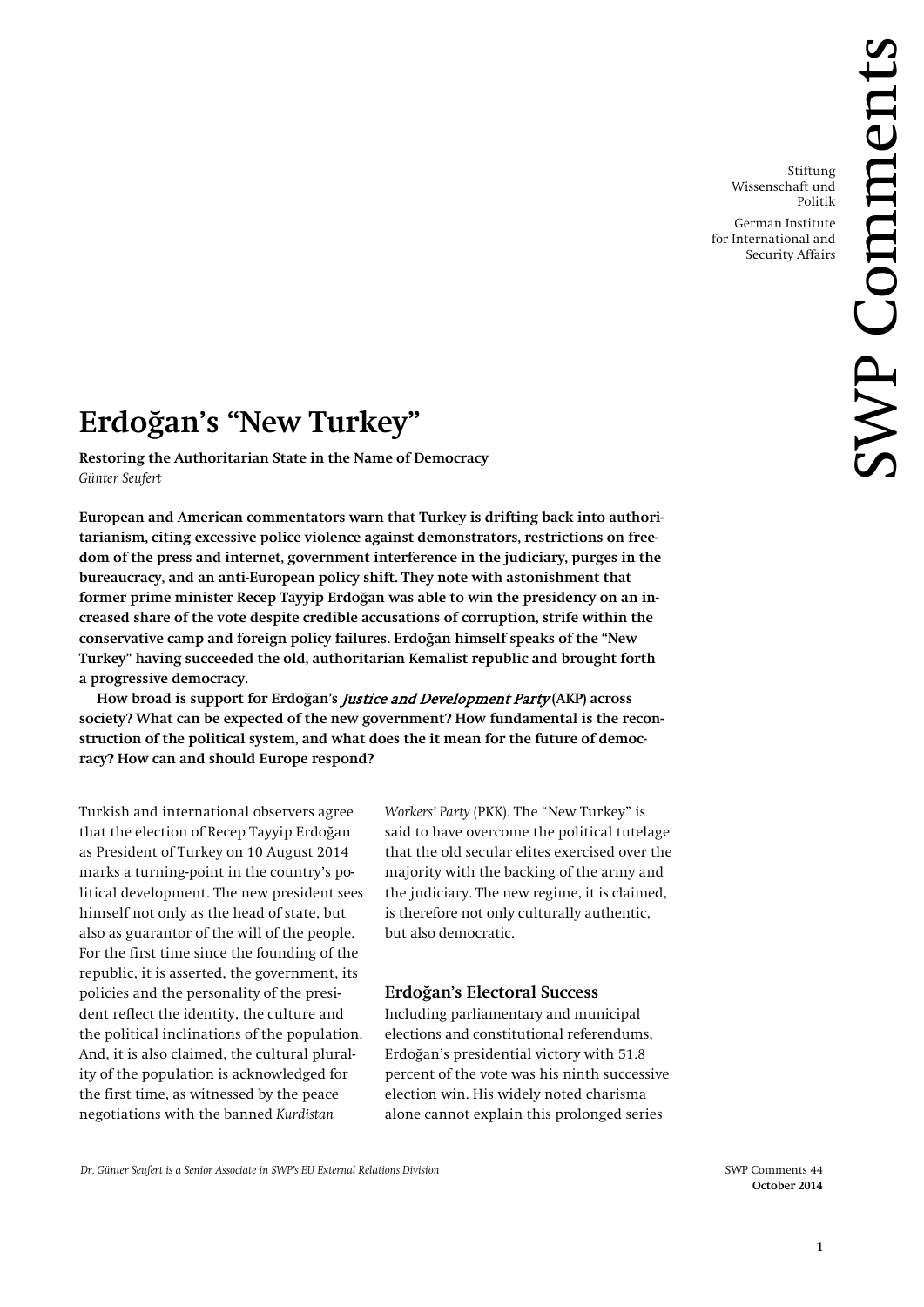of successes. What we are in fact seeing under Erdoğan is the conclusion of a longterm process in Turkish politics: the incremental integration of the conservative religious majority and the Kurds into the political system. Three military coups and the banning of 26 political parties are only the most obvious examples of measures taken since 1960 to exclude Kurdish and conservative Islamic actors from the Kemalist republic. Even the AKP only narrowly escaped prohibition in 2008 – at a time when it was governing with an absolute majority. Prior to 2007, the political influence of the generals through the National Security Council and presidential vetoes had further restricted the options of conservative governments.

Since the beginning of his career in the AKP, Erdoğan's political discourse has consequently revolved around "democratisation", understood as asserting the will of the conservative majority against the political control of the Kemalist elite. It was this project that gained Erdoğan his following across disparate classes, groups and regions and also found support abroad.

During the clashes over the plans for the Gezi Park in Istanbul in summer 2013 Erdoğan instrumentalised this established "democratisation discourse" to legitimise a blunt strategy of retaining power. Erdoğan has replaced the real decades-long political tutelage of the generals with an only imaginary political "tutelage of foreign powers over the Turkish nation and its government". This has enabled him to present authoritarian moves against the opposition and interference in the judiciary as measures in defence of democracy and directed exclusively against foreign agents and stooges, above all the cadres of the preacher Fethullah Gülen within the bureaucracy (see Günter Seufert, *Is the Fethullah Gülen Movement Overstretching Itself?*, SWP Research Paper 2/2014). He employed this rhetorical brandmarking exceptionally successfully in the run-up to the municipal elections at the end of March 2014 and also in his latest campaign for the presidency.

There are, admittedly, other reasons too behind Erdoğan's leap in support from 43.39 percent in the municipal elections to almost 52 percent in the presidential. Firstly, Erdoğan succeeded in uniting behind him the votes of smaller right-wing parties that did not put up candidates of their own, such as the Turkish-Islamist *Felicity Party* (SP), the Turkish nationalist *Great Union Party* (BBP) and the Kurdish-Islamist *Free Cause Party* (HüdaPar). A repeat of that impressive result is therefore not expected at the June 2015 parliamentary elections. Secondly, many supporters of the "left-wing" *Republican People's Party* (CHP) and the "right-wing" *Nationalist Action Party* (MHP) were unable to bring themselves to give their vote to the joint candidate of the two parties.

# **The New Government: Pro-European Gloss on Authoritarian Reality**

The new prime minister, former foreign minister Ahmet Davutoğlu, unveiled his first cabinet on 29 August 2014. A small sigh of relief was heard in Brussels, because foreign and European policy were entrusted to figures who are well-known in Europe. The new foreign minister, Mevlüt Çavuşoğlu, served briefly as European Union affairs minister and was from 2010 to 2012 President of the Parliamentary Assembly of the Council of Europe. His previous post as European Union affairs minister was taken over by the career diplomat Volkan Bozkır, previously Turkey's permanent representative to the European Union. The appointment of the previous economy minister Ali Babacan as one of the four deputy prime ministers and the retention of Mehmet Şimşek as finance minister were also welcomed as both are regarded as competent in their field and unideological. Moreover, the new Government Policy Statement attributes the European Union central importance for the country's modernisation, seeking accession for the republic's centenary in 2023.

But the manner in which the new government presents itself to the population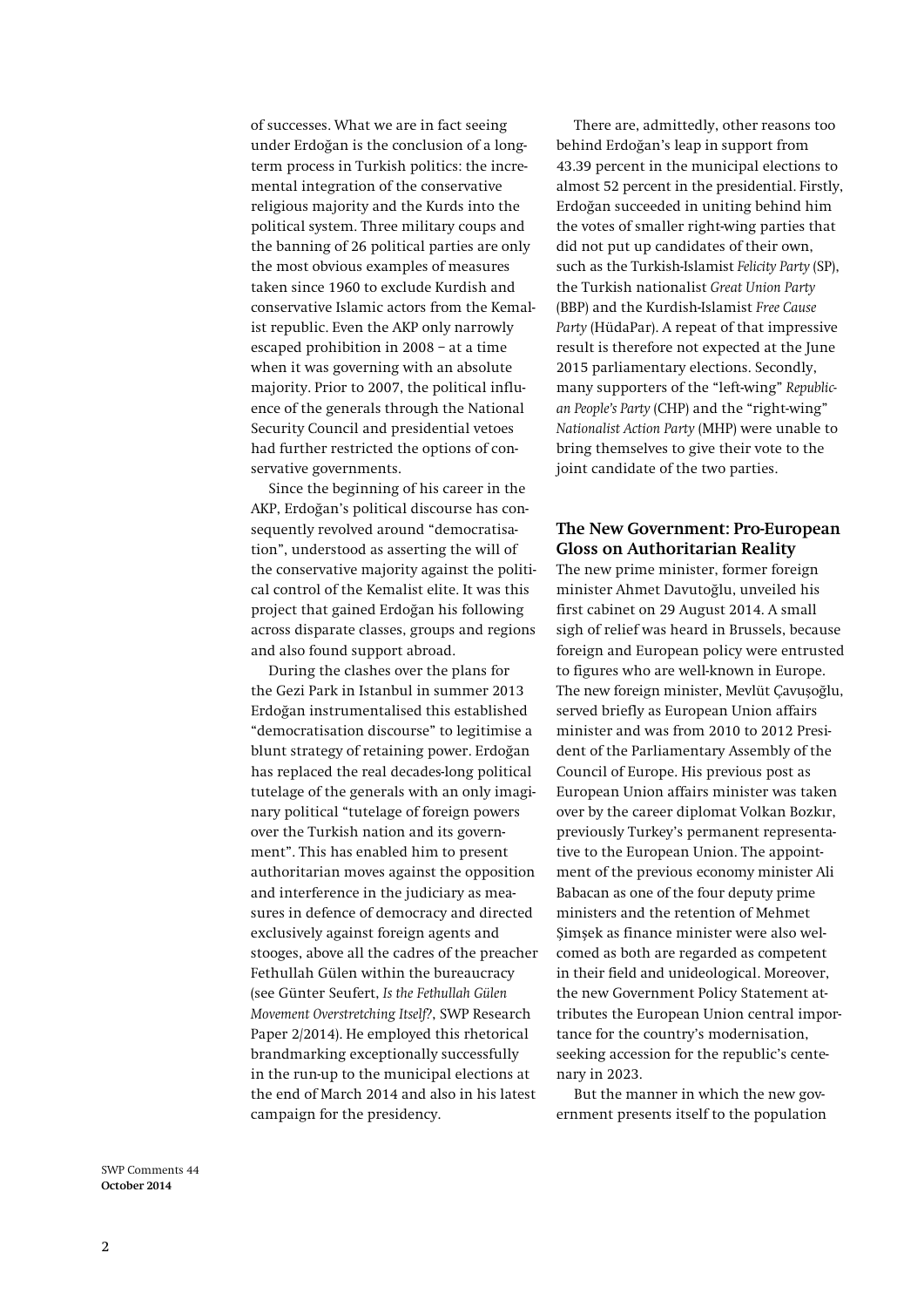speaks a different language that fits more with the many passages in the Statement referring to Turkey as a civilisation in its own right, quite stark distinct from the European, with its own distinct "national values" rooted in Turkish Ottoman history. These inherent values of Turkish civilisation not only have to be renewed, it is contended, but must also be asserted throughout all state institutions, and the state must convey these values to the public.

With state and government working to culturally and morally homogenise the population, the "democratisation" deployed to break the power of the secular elite has been replaced by a new authoritarianism, this time in the guise of conservative religious identity.

After his nomination as party leader, Davutoğlu accordingly defined the AKP as a "cadre movement" that had appeared on the stage to revive and resurrect a deeply rooted state tradition rather than as the representative of the interests of large parts of the population. Under his leadership this "restoration" will be continued without interruption, he said. After assuming the party leadership, Davutoğlu declared that Turks would in future have to exercise their civil liberties within the constraints of a particular "moral formation" that was apparently to be prescribed by the government.

The ideology used to justify this authoritarian state and the restriction of civil liberties is a hotchpotch of Turkish nationalism, religious piety and enthusiasm for the pan-Islamism of Abdul Hamid II, the last politically influential Ottoman sultan. It is poignantly expressed in a recent propaganda video commissioned by the party to introduce its new leader. The film presents Davutoğlu as "the hope of the Muslim weary and burdened", "true to the message of the prophet", "descended from Ottomans and Seljuks", the "long-awaited spirit of [Ottoman Sultan] Abdul Hamid II" and "trusted advisor to the leader [i.e. Erdoğan]", working "for the umma, for the Turkish Muslim religious nation, and for Allah". Erdoğan for his part likes to see himself in the man-

tle of Atatürk's successor, likewise leading the fight to liberate his country from Western domination. In fact he believes he surpasses his predecessor in this respect, because his endeavours for the national cause always have the majority of the population behind them.

This mixture of nostalgic yearning for former national greatness, anti-Western nationalism and conservative morality cannot produce clear domestic or foreign policy programmes. But the "New Turkey" discourse establishes a new hierarchy of political identities, with the government seeking to secure a monopoly over central political concepts such as nation, national interest, justice, progress and religion. Government rhetoric holds up Erdoğan and the AKP as indispensable for the existence and future of fatherland and nation and discredits the opposition. Erdoğan and his circles have no qualms about labelling opposition politicians saboteurs, traitors and foreign agents. This all serves to legitimise curtailing rights and liberties and to secure power for the current government and the governing party.

From this point it is but a small step to open rejection of so-called European values and any orientation on Europe at all, as propagated by Erdoğan's chief economic advisor Yiğit Bulut. As it has with Russia, Europe has undermined Turkey's culture in order to expand its own influence, Bulut writes in the pro-government *Star* newspaper. The only way to new strength, he says, is to return to the country's own tradition.

# **The Party: Our Programme Is Erdoğan!**

The ambiguity of the current AKP ideology and the vagueness of the policies that flow from it pose no difficulties for the party, which has handed all decisive decisions to its founder and former leader Erdoğan. "We stand with Erdoğan and his 'New Turkey' and against all who reject him and this ideal," Yalçın Akdoğan tweeted on 13 August, at the time still Erdoğan's chief political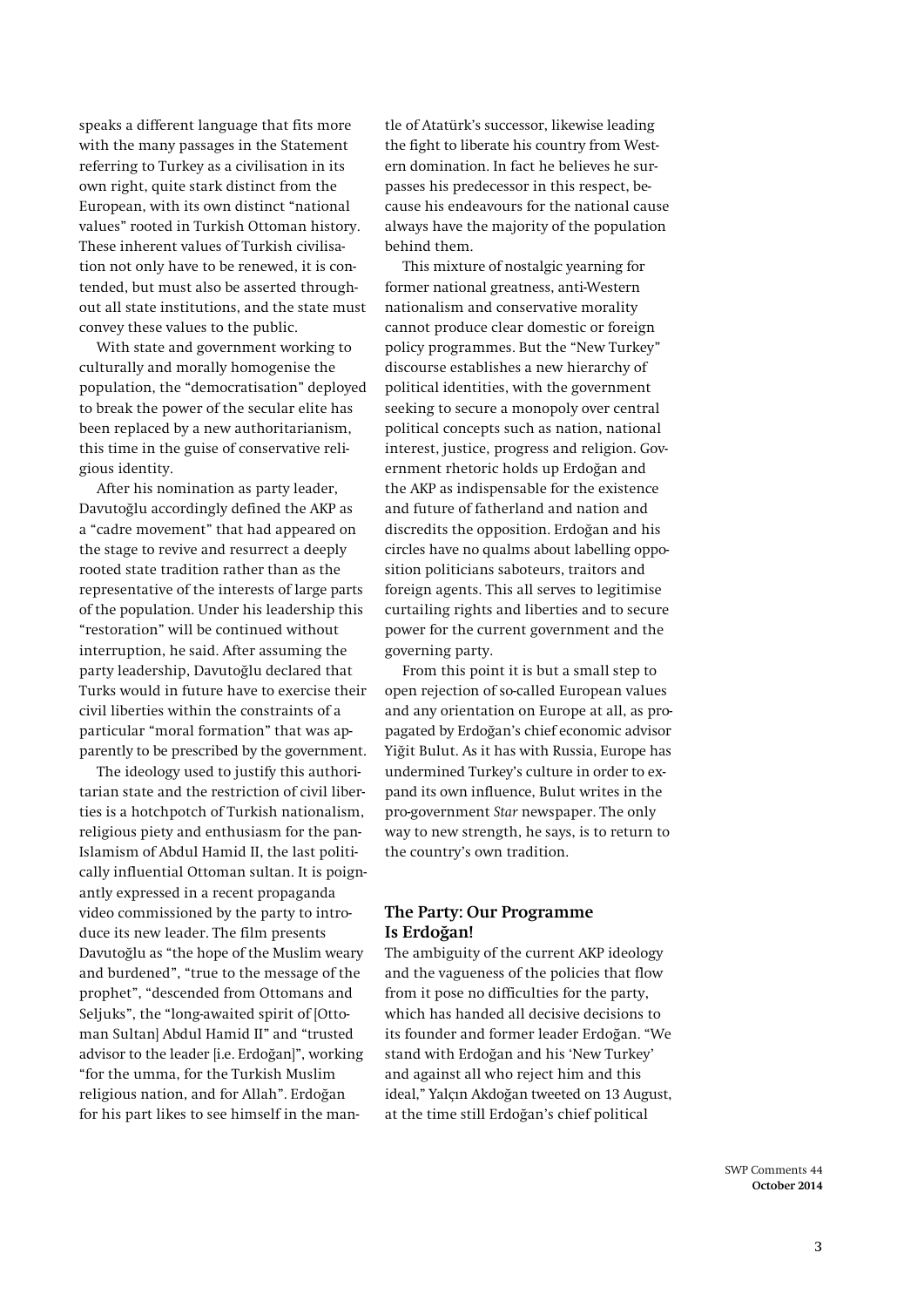advisor and today one of the new prime minister's four deputies. Erdoğan does indeed embody one of the central traits of the AKP ideology, the fusion of state and nation into a single entity, with Erdoğan himself, as both representative of the state and tribune of the people, at its heart.

Where a man and his vision become programme there is no room for consultation, not even for discussion. And the party organs do indeed have little say when it comes to defining the AKP's political positions. Members of party organs submit their opinions in sealed envelopes that are passed to the party leader. When parliamentary candidates are selected, their standing in the party is irrelevant. Prime Minister Davutoğlu, the new party leader, equates internal discussions with "discord" and "machination" and calls on members to come directly to him with their complaints. While an extremely powerful leader and correspondingly weak organs are typical for Turkish political parties in general, today's AKP represents an extreme in three respects.

Firstly, Erdoğan has surrounded himself over the years with a circle of mostly younger coopted advisors who depend directly on him because they have little or no following in the party and mostly not even a parliamentary seat. They include the aforementioned Yalçın Akdoğan and Yiğit Bulut. Bulut has no seat in parliament, Akdoğan only since 2011. Numan Kurtulmuş, also without a parliamentary seat, resigned his leadership of the newly-founded left-Islamist *People's Voice Party* (HAS) in September 2012 to take up Erdoğan's invitation to join the AKP, where he is now one of the four deputy prime ministers. Süleyman Soylu, former leader of the marginal *Democratic Party* (DP), was also enticed away by Erdoğan in September 2012 and is today one of the AKP's deputy leaders. İbrahim Kalın became Erdoğan's chief foreign affairs advisor in 2009, following the appointment of his academic mentor Ahmet Davutoğlu to the post of foreign minister; today Kalın, who also has no seat in parliament, is deputy secretary-general of the presidency. An-

other prominent figure without a parliamentary seat is Efkan Ala, who in December 2013 succeeded Interior Minister Muammer Güler after corruption allegations forced Güler and three other cabinet ministers to resign. Emrullah İşler, member of parliament since 2011, also joined the cabinet under the same circumstances and served as deputy prime minister in Erdoğan's last cabinet. This group of relatively young Erdoğan loyalists is set to advance into the cabinet after the June 2015 parliamentary elections and continue his policies there.

This will be all the easier owing to a second peculiarity of the AKP: At Erdoğan's insistence the party upholds a provision in its statutes restricting its members of parliament to three legislative periods. This will prevent 73 of the current 312 AKP deputies from standing again, including four current and former deputy prime ministers, 15 current and former ministers, the current and a former speaker of parliament and a large number of individuals who hold or have held leading positions in the party. If the rule remains in force, Erdoğan will by the 2015 election have rid himself of all the heavyweights in the parliamentary group who possessed the potential to form the core of an internal party opposition. Bülent Arınç, Ali Babacan and Sadullah Ergin have often been mentioned in this context. They would be as thoroughly politically sidelined as today Abdullah Gül, Erdoğan's predecessor as president.

A third peculiarity of the AKP is that its decision-making centre in the person of Recep Tayyip Erdoğan formally operates outside of the party and is thus immune to the influence of party members. Erdoğan has entrusted the running of party and cabinet to the triumvirate of Ahmet Davutoğlu, Yalçın Akdoğan and Numan Kurtulumş, who have no meaningful base of their own in the party.

All this works to hinder opinion-forming processes and block participation by party structures in internal political decisions, and brings to a halt the very dynamic that generated the AKP's long period of growth.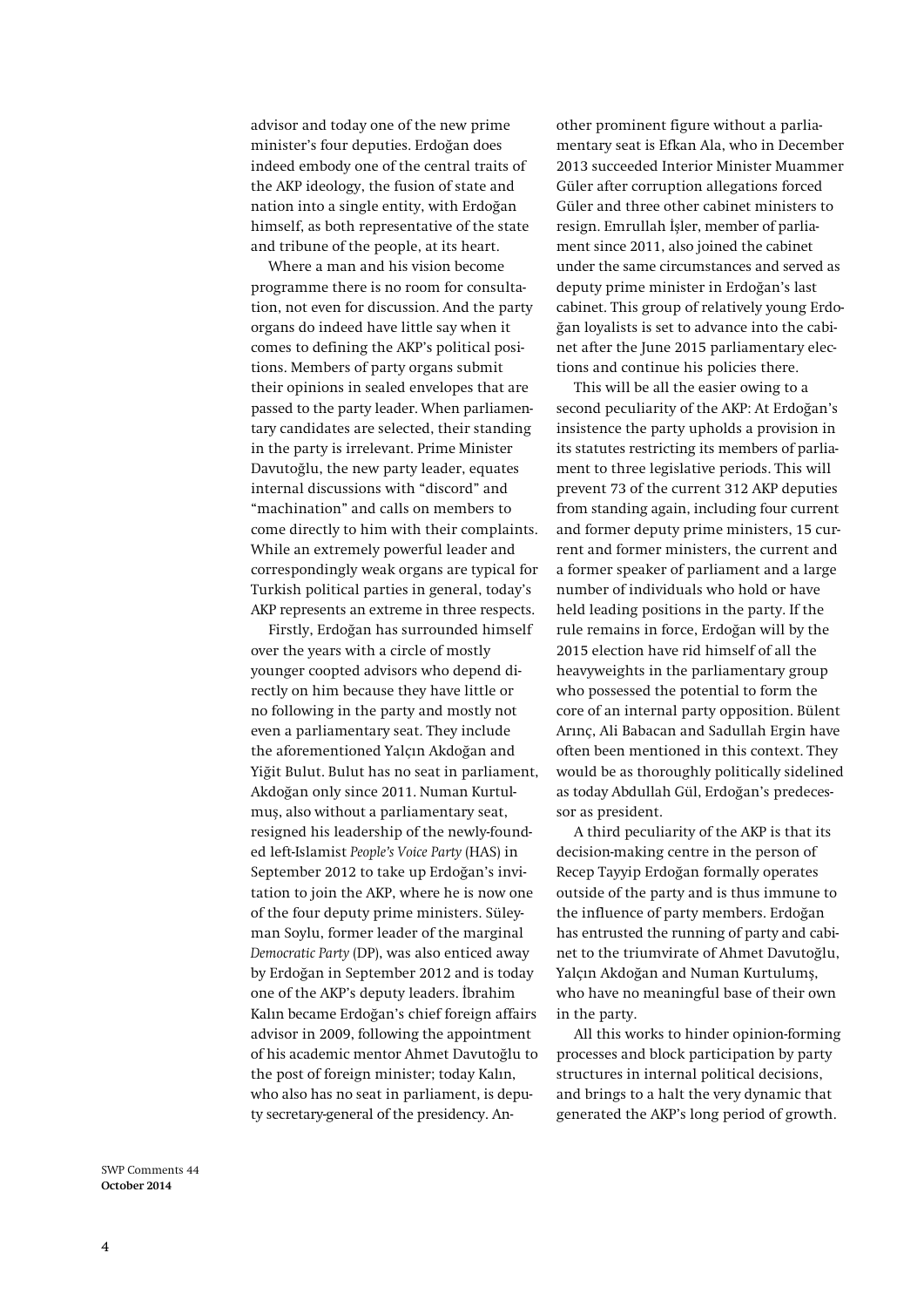In its early years the party addressed not only the interests of conservative Muslim groups, but also integrated many centreright politicians, influential Kurds, individual social democrats, as well as strongly pro-Western Muslims. As the moderate opposition to the Kemalist state, the AKP enjoyed broad support among the liberal public. Today it is perceived in those quarters as itself wielding state power and quite prepared to turn authoritarian instruments against its opponents.

# **De facto Introduction of a Presidential System**

In his speech of 27 August thanking delegates after his election as party leader, Davutoğlu set the party an immediate goal of achieving a two-thirds majority in the June 2015 parliamentary elections, which would allow the party and its government to amend the constitution as it pleased. The primary objective here concerns the introduction of a presidential system. The fact that Davutoğlu sets this objective, working to weaken both the AKP-dominated parliament and his own government, to the benefit of President Erdoğan, says a great deal about the balance of power between prime minister and president.

De facto, Erdoğan's election as president has already transitioned Turkey to a presidential system, even if the constitution still provides for a parliamentary one. The new cabinet clearly bears Erdoğan's hallmark. His prime minister never tires of reiterating that his policies are guided by Erdoğan's vision. Nor does the president shy from publicly announcing the instructions he has given or intends to give his prime minister for dealing with specific political problems.

# **Interfering and Politicising: The Fate of Justice and Legality**

The reckless attitude towards the *spirit* of the constitution expressed in these actions is also echoed in treatment of the *letter* of

the constitution and other legal norms. Thus Erdoğan ignored Article 101 of the constitution, which stipulates that the president must sever any party membership and resign from parliament as soon as he is elected. Erdoğan retained both, made sure he installed Davutoğlu as his successor, and only resigned from parliament after he was sworn in as president.

In view of the forcefulness of the new power elite, there is a danger not only of erosion of the constitution and laws as constraint and corrective on the executive, but also of the same happening to the judiciary.

As soon as corruption investigations against members of Erdoğan's cabinet began in December 2013, his government applied pressure on the Supreme Board of Judges and Prosecutors (SBJP), the legally independent self-governance body of the judiciary. The government achieved changes in its composition and the transfer to other duties of the prosecutors and judges investigating the corruption cases, as well as by decree more broadly restricting the scope of investigations by state prosecutors. A hastily cobbled-together judicial reform and pressure on the SBJP to appoint tame judges secured the government influence over first and second-instance decisions affecting detentions and arrests. After the involved judges and prosecutors had been replaced it came as no surprise that the pending corruption cases against four of Erdoğan's ministers and his son Bilal were dropped.

As well as interfering in the judiciary, the government exploits low standards to politicise prosecutions. For example, the aforementioned cases were dropped on the grounds that the investigators had been involved in a plot to topple the government, and the original prosecutors and police found themselves facing prosecution. The charges against leading members of a football fan club that played a decisive role in the Gezi Park demonstrations in Istanbul in summer 2013 were also "attempting to overthrow the government" and topple the political order. Here too, prosecutors politi-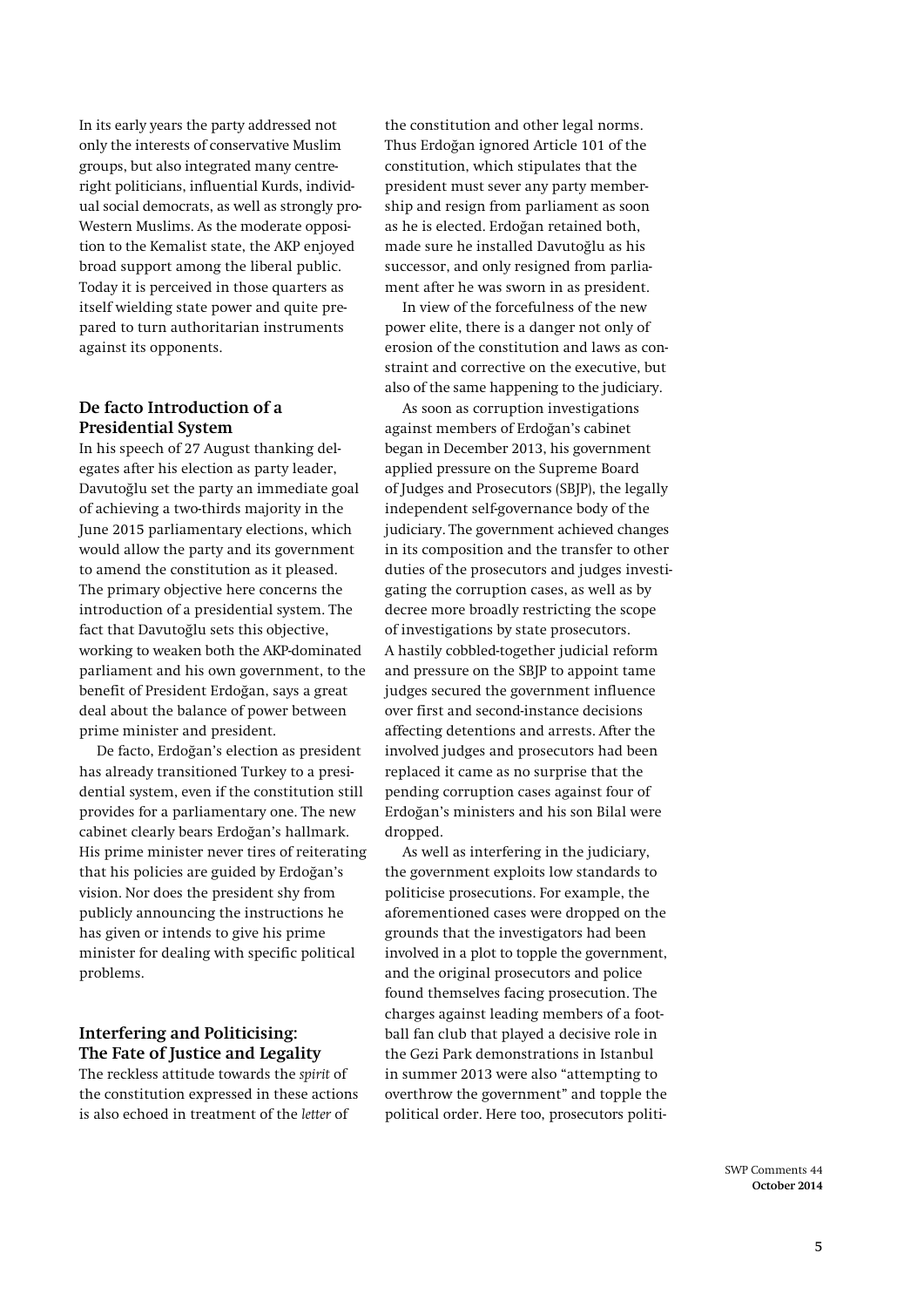cised the trial by focusing on supposed political intentions rather than concrete provable crimes.

Prime Minister Davutoğlu is also taking sides in advance of the upcoming election of SBJP members on 12 October 2014, saying following his election as party leader that he wanted to put an end to the judiciary's control over politics. In his latest statement Davutoğlu also claims that parts of the judiciary stand under foreign influence, which would appear to foreshadow further steps to shape the judiciary to the government's wishes.

### **A Stronger, Larger Intelligence Service**

As well as counter-intelligence, the *National Intelligence Organisation* (MİT) is responsible for both internal and foreign intelligence. It shares responsibility for domestic information-gathering with the intelligence services of the police, the gendarmerie and the general staff, creating long-running inter-agency rivalries and conflicts.

Until the mid-1990s MİT was regarded as the preserve of the military. The AKP government was the first to succeed in establishing a clear hierarchy of services and placing MİT at the top. Today MİT is a central foreign and domestic tool of the government. The negotiations with Abdullah Öcalan's PKK are conducted through MİT channels, and it remains responsible for coordinating official and unofficial cooperation with Sunni and Salafist groups fighting in the Syrian civil war. A move in January 2014 to seek a judicial review of these activities ended with charges against the investigating gendarmerie officers and a news blackout. MİT also arranged the exchange of 46 Turkish hostages for Islamic State prisoners, which took place on 19 September.

In May 2010 Erdoğan's advisor Hakan Fidan was appointed head of MİT. Between 2012 and 2014 his budget expanded by 40.2 percent; further increases are planned for the coming years. In the first half of 2011,

the government transferred control of Turkey's biggest listening post from the armed forces to MİT. Technical neglect and embarrassing revelations about top generals created the opportunity for this move, as part of the government's strategy of breaking the domestic power of the military. In response to investigations against Hakan Fidan for "running errands for the PKK", conducted by prosecutors close to Fethullah Gülen, the government in March 2012 rushed a law through parliament to strengthen the immunity of intelligence agents. And in August 2014 the service's powers were expanded to grant it almost unrestricted access to documents and archives of all government agencies, courts and non-state institutions. Its powers to conduct large-scale electronic and digital eavesdropping without judicial control were also expanded. The founding of a parliamentary committee to control the intelligence services, originally planned for April 2014 is still awaited.

# **Peace Talks with the PKK: Substitute for Democratisation?**

Apologists for Erdoğan's argue that his strong position is politically acceptable, because only he and the AKP are willing to lead the negotiations with the PKK to a conclusion. The eighteen-month cease-fire and the recognition of Kurdish identity, rights and demands achieved during that period, they say, represent important steps towards democracy and are the precondition for further progress.

But however true the theory that democratisation cannot advance without a solution of the Kurdish question, so problematic is the simple equation of greater cultural freedom with greater political freedom.

In the pre-Erdoğan Kemalist state the deliberate exclusion of pious Muslims, Kurds, Alawites and non-Muslims established a cultural monism that hampered or completely prevented political participation by all these groups. But the Kemalist state was politically pluralistic. Different political